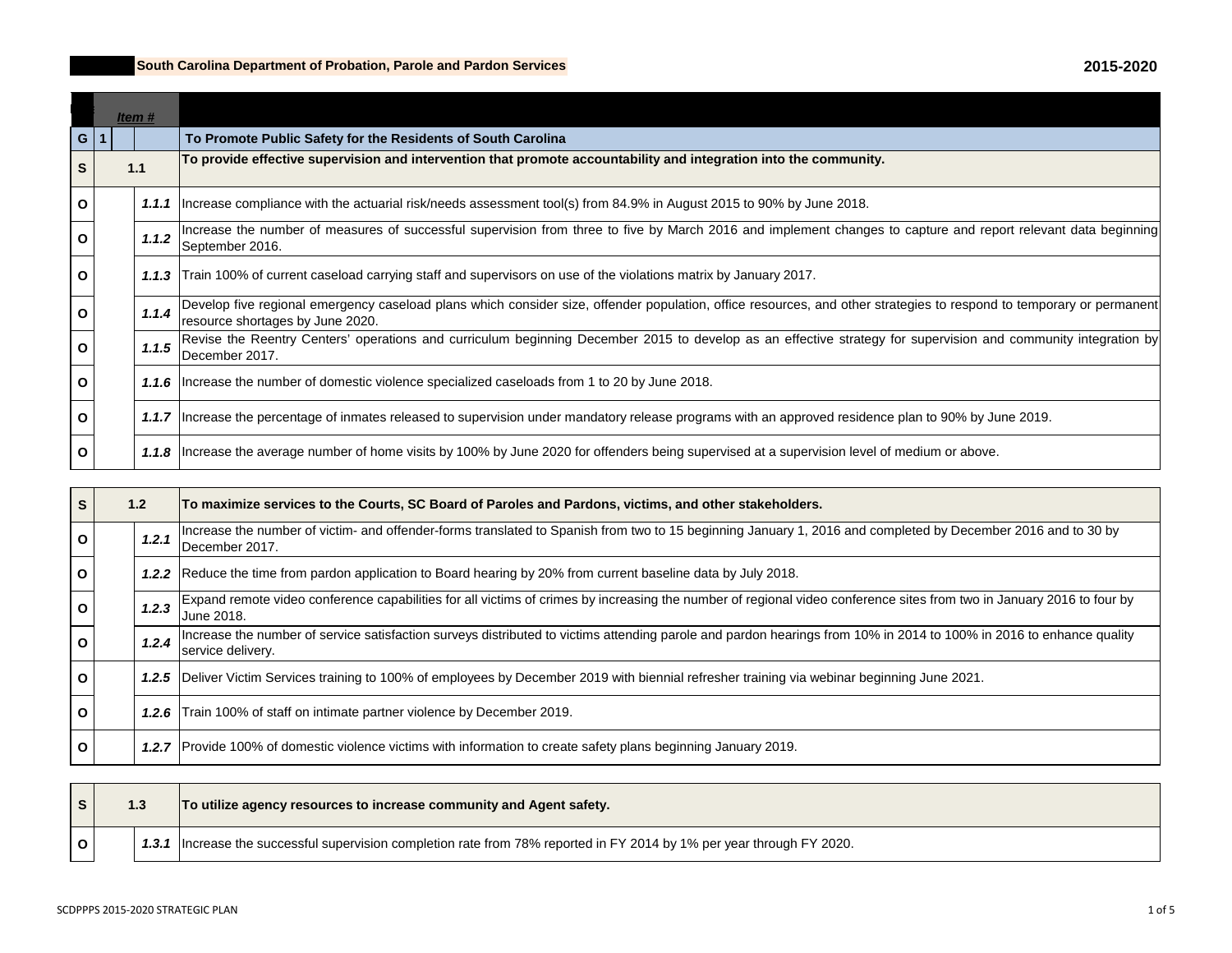| $\mathbf{o}$ |       | 1.3.2 Form a fugitive investigation unit to reduce the absconder offender population by January 2021.                                                                             |
|--------------|-------|-----------------------------------------------------------------------------------------------------------------------------------------------------------------------------------|
| $\mathbf{o}$ |       | <b>1.3.3</b> Decrease the vehicle to Agent ratio from 1:3 in July 2015 to 1:1 by July 2020.                                                                                       |
| $\mathbf{o}$ |       | 1.3.4 Retain the annual Class One Law Enforcement Certification for 100% of Agents with relevant training as required by the South Carolina Criminal Justice Academy.             |
| $\mathbf{o}$ | 1.3.5 | Increase the number of hearing officers to accommodate the increased workload of Ignition Interlock appeals and reviews from 9 to 11 due to the growing demands of<br>Emma's Law. |
| $\mathbf{o}$ |       | 1.3.6 Create four ongoing community awareness events annually about the IID program by June 2017.                                                                                 |
| $\mathbf{o}$ |       | 1.3.7   Increase the ratio of caseload carrying agents with body worn cameras from 7:1 to 1:1 by December 2021.                                                                   |

|              | 1.4   | To Increase delivery of evidence-based services that promote behavioral change.                                                                                                                            |
|--------------|-------|------------------------------------------------------------------------------------------------------------------------------------------------------------------------------------------------------------|
| $\mathbf{o}$ |       | 1.4.1   Increase the number of early terminations for eligible offenders from 2% in 2018 to 10% by June 2019.                                                                                              |
| $\mathbf{o}$ |       | 1.4.2   Increase random drug screens of offenders to identify opioid and methamphetamine use by 20% by December 2022.                                                                                      |
| $\mathbf{o}$ |       | 1.4.3 Review 15% of body camera videos monthly using a quality contact standard checklist beginning June 2019.                                                                                             |
| $\mathbf{o}$ | 1.4.4 | Increase the authority of the Administrative Sanction process to impose short-term confinement on offenders in response to technical violations in accordance to<br>Evidence-based Practices by July 2019. |
|              | 1.4.5 | Identify 15 evidence-based program component measures for the Domestic Violence Specialized Caseload Program and establish baselines for each measure by June<br>2019.                                     |

|              | $G$   2 |     | To Continuously Improve Our Processes Within Secure Systems                                                                             |
|--------------|---------|-----|-----------------------------------------------------------------------------------------------------------------------------------------|
|              |         | 2.1 | To implement federal- and state-mandated physical and information security policies and procedures.                                     |
| $\mathbf{o}$ |         |     | 2.1.1 Train 100% of employees on security policies and procedures beginning January 2016 and ending December 2017 with annual training. |
| O            |         |     | 2.1.2 Develop a site security and safety plan for 100% of all agency locations by June 2016 and review annually.                        |
|              |         |     | 2.1.3   Implement a mobile device security plan to be completed by December 2016 and updated annually.                                  |

| 2.2 |  |       | To determine the needs and expectations of our customers and to utilize their feedback for continuous improvement.                                                         |
|-----|--|-------|----------------------------------------------------------------------------------------------------------------------------------------------------------------------------|
|     |  |       | 2.2.1 Create a "Comments About PPP" link with a drop down menu on the Agency website and track by October 2017.                                                            |
|     |  | 2.2.2 | Disseminate an annual customer satisfaction evaluation for service providers to 100% of providers in the Department's Service Provider database beginning in July<br>2016. |
|     |  |       | 2.2.3 Conduct an exit survey with a 10% sample of eligible offenders annually by July 2018.                                                                                |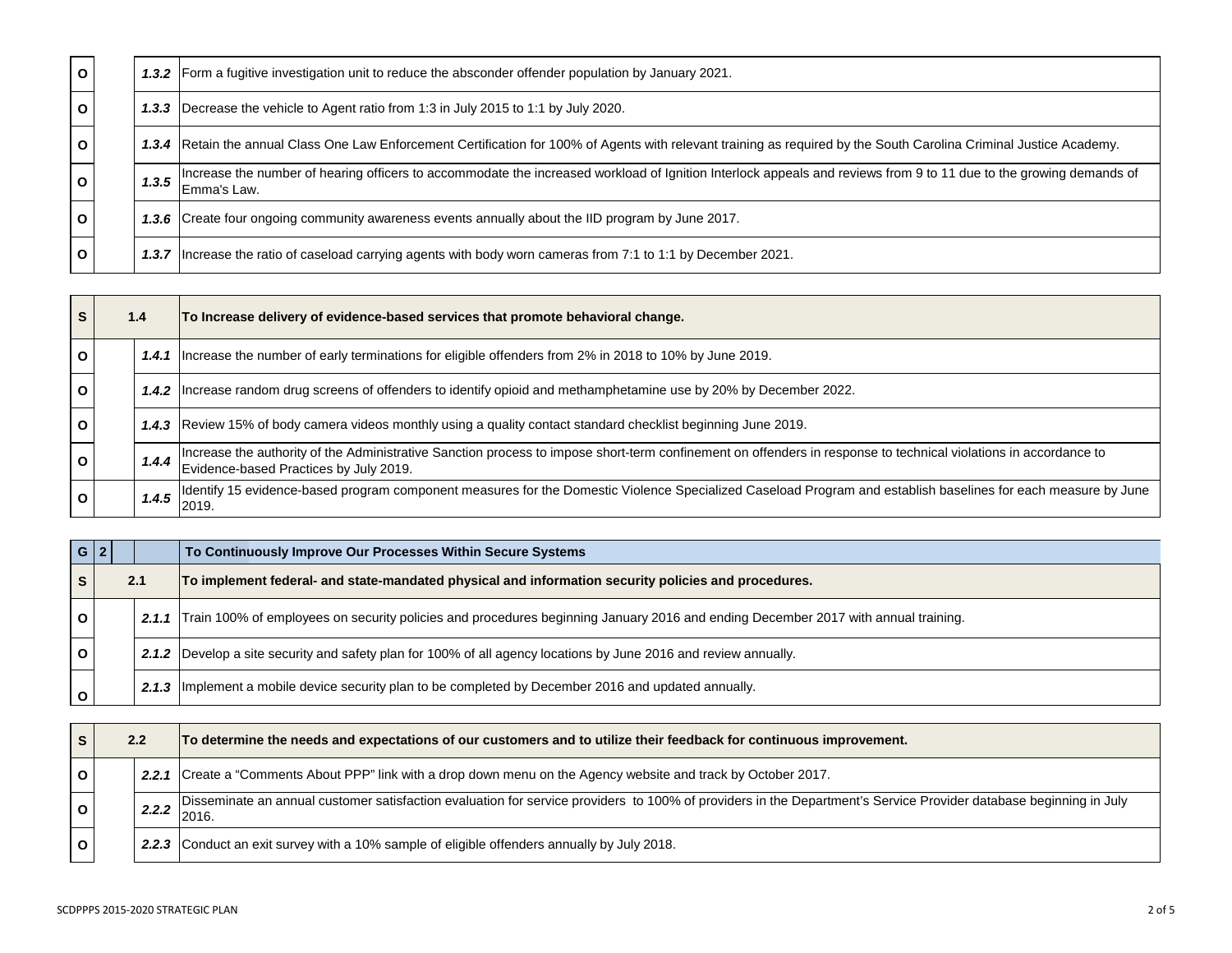|  | Survey 10% of the offender population on supervision satisfaction at 90 days of intake to evaluate successes and opportunities for continued improvement beginning<br>January 2019 and completed annually.          |
|--|---------------------------------------------------------------------------------------------------------------------------------------------------------------------------------------------------------------------|
|  | 2.2.5 Survey 10% of the offender population on supervision satisfaction at supervision midpoint to evaluate successes and opportunities for continued improvement beginning<br>January 2019 and completed annually. |
|  |                                                                                                                                                                                                                     |

|  |       | To optimize our financial resources and fiscal accountability.                                                                 |
|--|-------|--------------------------------------------------------------------------------------------------------------------------------|
|  | 2.3.1 | Implement budget management training for 100% of section heads and Agents in Charge beginning March 2016 and ending June 2017. |
|  |       | 2.3.2 Establish one additional method to collect payments from offenders beginning April 2016 and implement by December 2020.  |

|   | 2.4   | To improve Departmental data confidentiality and integrity.                                                                                                               |
|---|-------|---------------------------------------------------------------------------------------------------------------------------------------------------------------------------|
|   | 2.4.1 | Design and implement a certification procedure for data entry in agency applications beginning January 2016 and completed by June 2019.                                   |
| O |       | 2.4.2 Develop a plan to address incidents of missing, insufficient, or incorrect data by December 2016.                                                                   |
|   | 2.4.3 | Implement a schedule by December 2016 to review and revise reports generated by agency applications, develop new reports when identified, and delete obsolete<br>reports. |
|   |       | 2.4.4   Increase the number of automated victim services forms from 1 to 20 by January 2018.                                                                              |

|              | $G \mid 3$ |       | To Efficiently Develop the Organization and Workforce While Delivering Quality Services                                                                                                      |
|--------------|------------|-------|----------------------------------------------------------------------------------------------------------------------------------------------------------------------------------------------|
| S            |            | 3.1   | To implement a comprehensive plan for retaining employees at all levels of the Department.                                                                                                   |
| $\mathbf{o}$ |            |       | 3.1.1 Create a performance-based pay plan for 100% of non-agents, Bands 5 through 8 by July 2018.                                                                                            |
| O            |            |       | 3.1.2 Revise the current Agent hiring process to reduce completion from 90 days in July 2015 to 45 to 60 calendar days by June 2016.                                                         |
| $\mathbf{o}$ |            |       | 3.1.3   Increase opportunities for advancement within all levels of the organizational structure by March 2016 and implement it by July 2020.                                                |
| O            |            |       | 3.1.4 Reduce by 15% the average amount of time needed to fill internal vacancies by June 2020.                                                                                               |
| O            |            |       | 3.1.5 Reduce non-Agent employee turnover by 20% by June 2018.                                                                                                                                |
| O            |            |       | 3.1.6 Reduce Agent turnover by 15% by June 2018.                                                                                                                                             |
| O            |            | 3.1.7 | Administer a comprehensive exit interview to 100% of exiting employees in order to identify and validate issues that need to be addressed by the agency for<br>limprovement by January 2017. |
| O            |            |       | 3.1.8 Distribute a report on the results of the comprehensive exit interviews semi-annually beginning June 2018.                                                                             |

|  |  | To continuously explore and implement processes that create a high performance work culture. |
|--|--|----------------------------------------------------------------------------------------------|
|  |  | 3.2.1   Develop leadership standards from an evidence-based source by June 2018.             |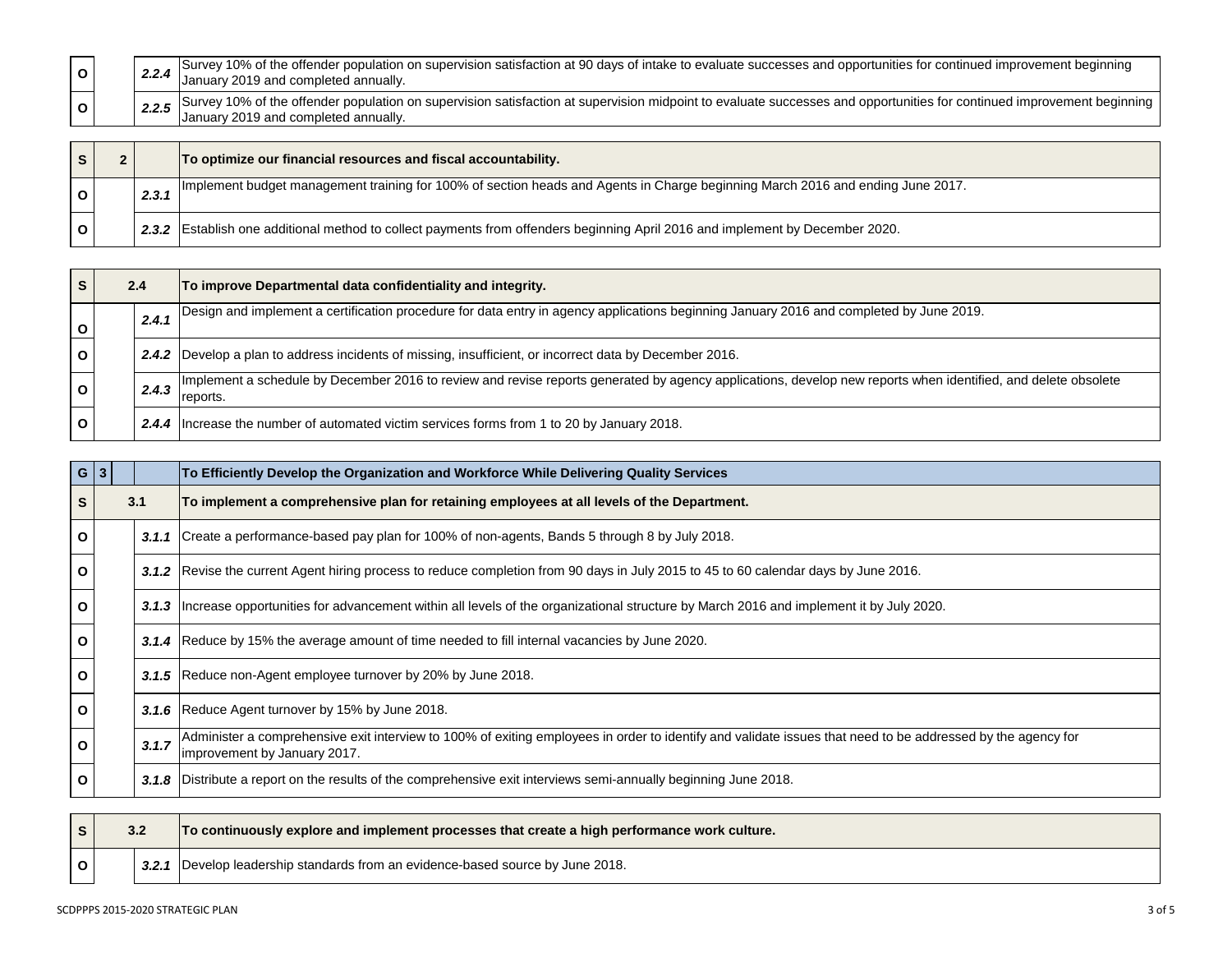| $\mathbf{o}$ |       | 3.2.2 Require 100% of supervisors and managers to meet or exceed Departmental leadership standards during the EPMS rating period from June 2018 to June 2019.                                          |
|--------------|-------|--------------------------------------------------------------------------------------------------------------------------------------------------------------------------------------------------------|
| O            | 3.2.3 | Increase the number of annual statewide employee satisfaction initiatives and incentives that will promote employee interaction from two in 2015 to three by January<br>2016 and to four by June 2017. |
| O            | 3.2.4 | Implement a process that allows all employees to continually voice concerns and suggestions beginning July 2018.                                                                                       |
| O            | 3.2.5 | Increase the methods by which the Department disseminates agency information from two methods in July 2015 to four methods by June 2017 using examples from the<br>Universal Design for Learning.      |
| O            | 3.2.6 | Train 100% of the Department's supervisors and managers on leadership standards from an evidence-based source by December 2018.                                                                        |
| O            |       | 3.2.7 Become accredited through the Commission on Accreditation for Law Enforcement Agencies (CALEA) by June 2018.                                                                                     |
| O            |       | 3.2.8 Collect, address, and respond to 100% of all employee concerns and suggestions within two months or less and report all items to the Chief Deputy quarterly.                                     |
| O            |       | 3.2.9 Expand and improve the agency's wellness program to include holistic initiatives that are offered quarterly to 100% of employees by January 2018.                                                |
| O            |       | 3.2.10 Develop and validate two additional workload models by December 2020.                                                                                                                           |

|  | 3.3 |       | To create systems that support knowledge continuity.                                                                                                                                                |
|--|-----|-------|-----------------------------------------------------------------------------------------------------------------------------------------------------------------------------------------------------|
|  |     | 3.3.1 | Conduct a formal assessment for succession planning in 100% of agency divisions and sections beginning January 2016 and ending by December 2018; document<br>succession plans and update as needed. |
|  |     |       | 3.3.2 Document and revise standard operating procedures for all agency processes beginning October 2015 and completed by June 2018 and review annually.                                             |

|  | 3.4   | To improve project governance procedures and practices.                                                                                                                             |
|--|-------|-------------------------------------------------------------------------------------------------------------------------------------------------------------------------------------|
|  |       | 3.4.1 Review active white papers for institutional knowledge and awareness by March of each year.                                                                                   |
|  | 3.4.2 | Create a process to include management in the consideration of funding opportunities that will increase the Department's annual grant applications by 15% each year<br>luntil 2020. |

|              | G 4 |       | To Create a Structure to Provide Effective Rehabilitative Services to Offenders                                                   |
|--------------|-----|-------|-----------------------------------------------------------------------------------------------------------------------------------|
|              | 4.1 |       | To identify offender needs and develop appropriate responses.                                                                     |
|              |     | 4.1.1 | Perform random quality reviews on 5% of all assessors of the actuarial risk/needs assessment monthly beginning August 2017.       |
| O            |     | 4.1.2 | Develop a comprehensive training module on supervision plan development by June 2017.                                             |
| O            |     |       | 4.1.3 Train 100% of caseload carrying staff on supervision plan development by June 2018.                                         |
| $\mathbf{o}$ |     |       | 4.1.4 Implement a certification process for actuarial risk and needs assessment users by January 2018.                            |
| $\mathbf{o}$ |     |       | 4.1.5 Certify 100% of actuarial risk and needs assessment users by September 2018 with mandatory recertification every two years. |
| O            |     |       | 4.1.6 Train 100% of caseload carrying staff on Motivational Interviewing beginning June 2019 and complete annually.               |